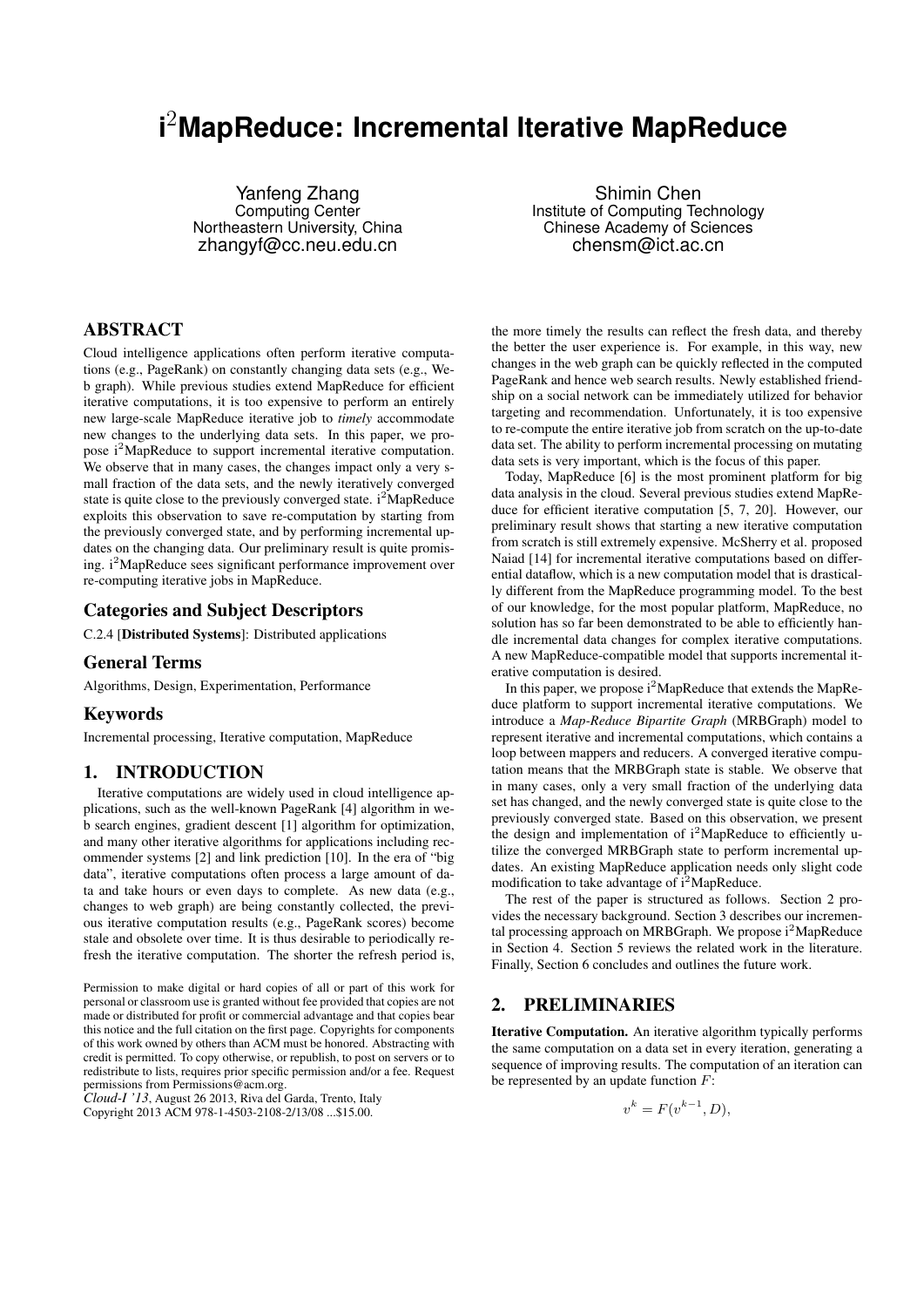where  $D$  is the input data set, and  $v$  is the result set being computed. After initializing  $v$  with a certain  $v^0$ , the iterative algorithm computes an improved  $v^k$  from  $v^{k-1}$  and  $D$  in the *k*-th iteration. This process continues until it converges to a fixed point *v ∗* . In practice, this means that the difference between the result sets of two consecutive iterations is small enough. Then the iterative computation will return the converged result  $v^*$ . Note that while  $v$  is updated in every iteration, *D* is static in the computation. We refer to *D* as the static *structure data*, and *v* as the dynamic *state data*.

For example, the well-known PageRank algorithm [4] iteratively computes the PageRank vector *R* that contains the ranking scores of all pages in a web graph, using the following update function:

$$
R^{(k)} = dWR^{(k-1)} + (1-d)E,
$$

where *W* is a column-normalized matrix that represents the web linkage graph,  $d$  is a damping factor, and  $E$  is a size- $|V|$  vector denoting each page's preference. The PageRank score vector *R* is updated iteratively, while the web linkage graph matrix *W* stays the same across iterations.  $R$  is state data and  $W$  is structure data. The typical convergence condition for PageRank is that the manhattan distance between  $R^{(k)}$  and  $R^{(k-1)}$  is less than a threshold. Then,  $R^{(k)}$  is returned as the final result.

Iterative Computation in MapReduce. Using vanilla MapReduce, a user has to submit a series of MapReduce jobs for an iterative algorithm. An iteration often requires at least one MapReduce job. The map function processes the state data *v k−*1 as well as the structure data *D*, while the reduce function combines the intermediate data to produce the updated state data  $v^k$  , which will be stored in the underlying distributed file system to be used as the input to the next job that implements the next iteration. Since every job incurs significant overhead for job start-up and distributed file access, MapReduce is known to poorly support iterative computation.

Previous studies [7, 5, 20] have extended MapReduce for efficient iterative computation. The improvements mainly lie in two aspects: (i) building an internal data flow within a single MapReduce job by sending the reduce output directly to the map; and (ii) caching iteration-invariant data (*i.e.*, structure data *D*). The former reduces job start-up costs, while the latter avoids the cost of re-reading *D* in every iteration.

# 3. INCREMENTAL ITERATIVE PROCESS-ING ON MRBGRAPH

The structure data (e.g., the web graph) in the iterative computation often changes over time. Suppose *D* becomes  $D' = D + \Delta D$ . We would like to update the result  $v^*$  to reflect this change periodically. The iterative update function becomes:

$$
v^k = F(v^{k-1}, D + \Delta D).
$$

In many cases,  $|\Delta D| \ll |D|$ , *i.e.* the structure data is only slightly changed. The converged fixed point *v ∗′* is often also only slightly different from the previous fixed point *v ∗* . Therefore, it is a good idea to start the incremental iterative computation on the changed structure data from the previously converged state data *v ∗* rather than from an arbitrary initial point  $v^0$ .

In the following, we introduce an MRBGraph model to represent iterative computations on MapReduce, and describe our ideas to realize incremental iterative processing using MRBGraph.

Map-Reduce Bipartite Graph. In order to implement the internal loop in MapReduce, reducers' outputs are sent back to the correlated mappers. We model this behavior as a Map-Reduce Bipartite Graph (*MRBGraph*) as shown in Figure 1a. A mapper operates on a state data record  $v^k(i)$  and a structure data record  $D(i)$ . A reducer operates on the intermediate data and produces the updated



Figure 1: Map-Reduce bipartite graph.

state data records  $v^{k+1}(i)$ , which are sent back to the correlated mappers or replicated to several mappers for the next iteration.

In an MRBGraph, there are two types of vertices, the mapper vertices and the reducer vertices. The edges from mappers to reducers (*MR-Edge*) represent the shuffled intermediate data, while the edges from reducers to mappers (*RM-Edge*) represent the iterated state data. The iterative computation continues to refine the MRBGraph state iteratively, including the MR-Edge state and the RM-Edge state. When the MapReduce iterative algorithm converges, the MRBGraph state becomes stable. We will exploit the converged MRBGraph state to perform incremental processing.

Incremental Iterative Processing on MRBGraph. As discussed at the beginning of this section, starting from the previously converged state data *v <sup>∗</sup>* will accelerate the incremental iterative computation. In an MRBGraph, *v ∗* is the converged RM-Edge state.

In the first iteration starting from  $v^*$ , since the input structure data set *D* is only slightly changed with  $\Delta D$ , we perform the necessary computation only for the changes. ∆*D* may add new data, remove data, and/or modify data in *D*. Therefore, we only perform mappers for these changes, which will affect the MR-Edge state. As illustrated in Figure 1b, the highlighted *D*(0) and *D*(2) are affected by  $\Delta D$ . Therefore, we only need to perform mapper0 and mapper2. Then, the reducers on the receiving end of the changed MR-Edges (e.g., reducer0 in Figure 1b) will be performed. The affected reducers may combine previously converged MR-Edge state from the un-affected MR-Edges (e.g., from mapper1 and mapper3 in Figure 1b) with the updated MR-Edge state. The first iteration completes when the output of the reducers are sent back to the correlated mappers. In the next iteration, a portion of the dynamic state data on RM-Edges may have changed from the previous iteration. Consequently, the mappers corresponding to the changed RM-Edges need to be performed. As the iteration continues, the number of the affected RM-Edges and MR-Edges will increase. Finally, a new converged state *v ∗′* is reached.

Intuitively, the process is like throwing a few pebbles  $(\Delta D)$  into a lake of still water (stable MRBGraph). The pebbles first affect the lake surface where they drop (correlated MR-Edges). Then they create ripples, which gradually propagate and affect more lake surface (more RM-Edges and MR-Edges). After a short while, the ripples are absorbed by the lake (in a new stable MRBGraph).

The above idea aims to reduce uncessary computation as much as possible. A map function is performed only when its input state data or structure data are different from the past iteration. A reduce function is performed only when the state of an incoming MR-Edge changes. The challenge is to efficiently preserve and utilize MRB-Graph state to realize this idea, while minimizing modifications to the MapReduce programming model to reduce users' programming efforts. We present the design of  $i^2$ MapReduce in the following.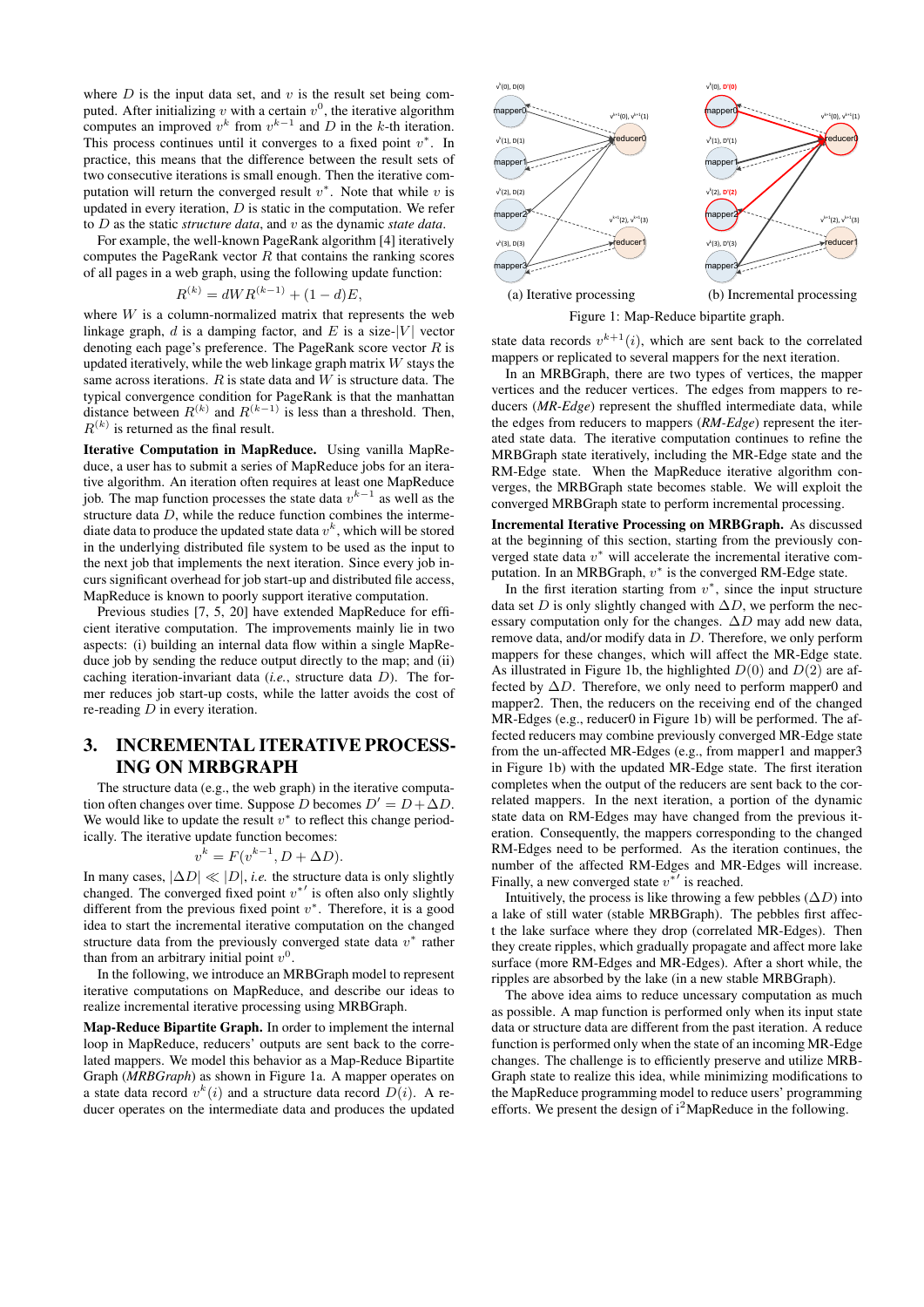# 4. i<sup>2</sup>MAPREDUCE

We describe our incremental iterative processing framework based on Hadoop MapReduce.

MapReduce Extension for Building MRBGraph. In the vanilla MapReduce, the life cycle of a map/reduce task ends when all its input data has been processed. To build the loop in the MRBGraph, i<sup>2</sup>MapReduce makes map/reduce tasks persistent during the iterative computation. The system sends reduce tasks' output back to the correlated map tasks. When a map/reduce task consumes all its currently assigned data, it goes into an idle waiting state until it is waken up to process new data in subsequent iterations. In this way, the constructed MRBGraph is capable of performing iterative computation in even a single MapReduce job.

Moreover, the input arguments of a vanilla map function is a key-value pair of *⟨MK, MV ⟩*. For iterative computation, *MV* contains both the state data (*v*) and the structure data (*D*). However, the two types of data have very different characteristics. Therefore, i<sup>2</sup>MapReduce distinguishes them by splitting the value argument into two. Now, a map function takes *⟨MK, DV, SV ⟩*, where *DV* is the dynamic state value and *SV* is the structure value for the key *MK*. Users are required to implement the new map interface.

MRBGraph State Preserving. In order to support incremental processing, we first preserve the converged MRBGraph state, including both the RM-Edge state and the MR-Edge state. The RM-Edge state is the final reduce output, which is sent back and recorded at the correlated map tasks. i<sup>2</sup>MapReduce records  $\langle MK, DV \rangle$ , where *DV* is the converged dynamic state data and *MK* is the mapper key.

The MR-Edge state is the intermediate results communicated from map tasks to reduce tasks and is recorded at reduce tasks. The intermediate results consist of key-value pairs  $\langle RK, RV \rangle$ *s*, where *RK* is the group-by key and determines the destination reducer. Hadoop stores the intermediate results using an IFile format. In addition, MR-Edge state also requires the source mapper. Therefore, i<sup>2</sup>MapReduce extends the Hadoop IFile format to record *⟨RK, MK, RV ⟩*, where *MK* is the source mapper key.

Incremental Processing. After a period of time, part of the input structure data  $D$  is changed.  $i^2$ MapReduce performs incremental processing starting from the converged state data.



Figure 2: An examples input file and an example extended IFile in incremental processing.

In the first iteration,  $i^2$ MapReduce processes only the changed structure data ∆*D* rather than the whole updated structure data *D ′* . As shown in Figure 2, the changes are specified with a delta structure data input. '*−*' denotes the deletion of a *⟨MK, SV ⟩* and '+' denotes a new *⟨MK, SV ⟩*. An update to an existing structure record can be specified with a *⟨MK, SV,*'*−*'*⟩* followed by a *⟨MK, SV,*'+'*⟩*. For each *MK* in the delta structure data input,  $i^2$ MapReduce retrieves the corresponding  $\langle MK, DV \rangle$  from the preserved converged RM-Edge state, and calls the map function. The map output for a  $\langle MK, SV, '–' \rangle$  will be the deleted MR-Edges (in the form of  $\langle RK, MK, '–' \rangle$ ), and that of a  $\langle MK, SV, '+' \rangle$  will be the updated/new MR-Edges (in the form of  $\langle RK, MK, RV \rangle$ ).

After data shuffling, a reduce task receives the intermediate data that reflects insertion/deletion/update of MR-Edges, *i.e.*, a set of *⟨RK, MK,*'*−*'*⟩*s and *⟨RK, MK, RV ⟩*s. i<sup>2</sup>MapReduce performs reduce computation only for the *RK*s that appear in this set. Note that for the other *RK*s, their MR-Edge state stays the same and therefore the computed reduce output would be the same as the previously preserved RM-Edge state. For a *RK* that appears, the system retrieves and merges the preserved MR-Edges with the received intermediate data as follows: i) the received deleted MR-Edges are removed from the preserved MR-Edge set; ii) the received new MR-Edges are added to the preserved MR-Edge set; and iii) the received updated MR-Edges are used to replace the corresponding preserved MR-Edges. Then  $i^2$ MapReduce updates the preserved state with the merged MR-Edges, forms the intermediate value list, and calls the reduce function. The reduce outputs, *i.e.*, the changed RM-Edge state, will be sent back to correlated map tasks.

Subsequent iterations work similarly as the first iteration. The only difference is that  $i^2$ MapReduce performs map computation for *MK* that appears not only in the delta structure data input but also in the changed RM-Edge state that is sent from reduce tasks.

Fine-grained Convergence Detection. Normally, convergence is detected by computing the difference between the subsequent reduce outputs, e.g., when the Manhattan distance between  $R^{(k)}$  and *R* (*k−*1) in PageRank is below a global threshold. However, portions of the MRBGraph may converge faster. We propose an optimization that allows fine-grained convergence detection per RM-Edge. Users can specify a fine-grained filter threshold. If the difference of the RM-Edge state between two iterations is smaller than the filter threshold, the RM-Edge is considered converged. For example, in PageRank, the filter threshold can be set as the global threshold divided by the number of pages. If the Mahattan distance between two subsequent PageRank scores of a page is smaller than the filter threshold, we consider the PageRank score for the page has converged. The converged RM-Edge can be excluded from the next iteration's computation<sup>1</sup>.



Figure 3: Incremental PageRank performance of i<sup>2</sup>MapReduce and MapReduce both initialized with the previously converged state.

Preliminary Results. We have implemented the basic functionalities of  $i^2$ MapReduce by extending Hadoop. Figure 3 shows preliminary results in the context of the PageRank application. The X-axis varies the number of nodes in web graphs. We generate synthetic web graphs with the node in-degrees following the powerlaw distribution. After PageRank converges, we randomly change 10 thousand edges in the synthetic web graphs. The Y-axis reports the performance of incremental processing on a 20-node cluster. We compare i<sup>2</sup>MapReduce with MapReduce recomputation that is

<sup>&</sup>lt;sup>1</sup>Note that as computation goes on, it is possible that a previously converged RM-Edge sees larger changes than the filter threshold. When this occurs, the RM-Edge state will be sent to mappers again.